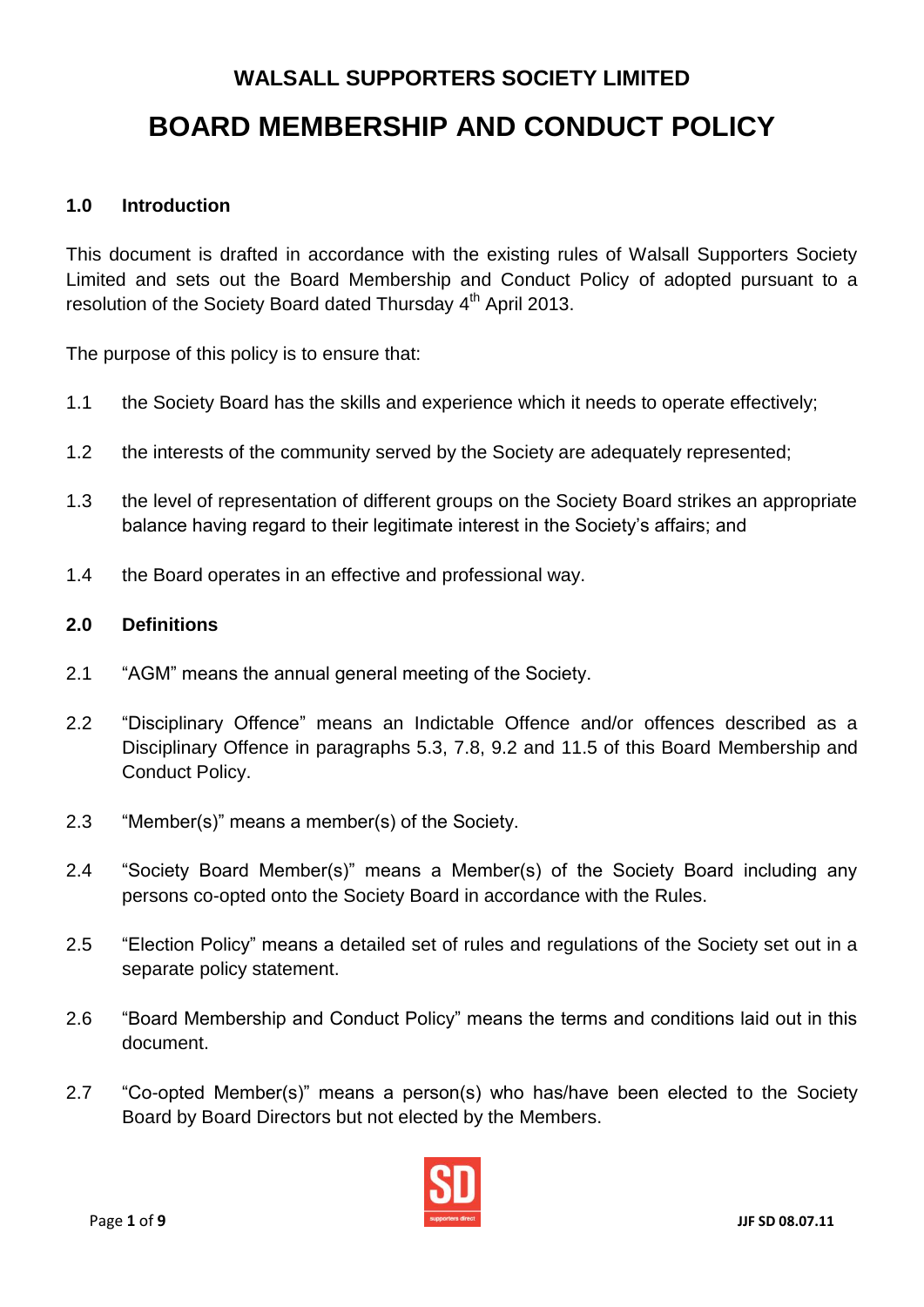- 2.8 "Indictable Offence" means a criminal offence (other than a spent conviction as defined by the Rehabilitation of Offenders Act 1974) for dishonesty, fraud or dealing in drugs.
- 2.9 "Rules" means the rules and regulations of the Society laid out in the separate Rules document.
- 2.10 "Secretary" means the secretary of the Society.
- 2.11 "Treasurer" means the elected treasurer of the Society.
- 2.12 "Society" means Walsall Supporters Society Limited (also known as Walsall Football Supporters Trust).
- 2.13 "Society Board" means the elected Board of the Society including any co-opted Society Board Members.

#### **3.0 Election of Members**

- 3.1 The Society Board shall comprise of not less than 6 and not more than 12 Society Board Members.
- 3.2 Eight weeks before the AGM in each year the Secretary shall invite nominations for candidates to replace those elected members of the Society Board who are resigning at the AGM and/or to increase the number of Board Directors subject to the provisions of above.
- 3.3 Elections shall be governed in accordance with the Election Policy.

#### **4.0 Co-opted Members**

- 4.1 The Board shall have the power to co-opt up to 5 additional Society Board Members at its discretion. Co-opted Members may be co-opted to either fill a casual vacancy on the Society Board in accordance with Rule 66 of the Rules or as external directors in accordance with Rule 67 of the Rules. Co-opted members may have specialist knowledge or specific skills required or attributes which the elected Board Members feel would be beneficial to have on the Board. Also Members may be co-opted on the basis of their ability to fill those roles on the Board which remain vacant at any one time to ensure that the aims and objectives of the Society are met provided that elected Board Directors are not outnumbered by Co-opted Members.
- 4.2 The co-option of an additional Society Board Member shall be by resolution at any meeting of the Society Board at which two thirds of those present votes in favour. Coopted members of the Society Board will serve until the next AGM and may then either stand for election to the Society Board or seek a further period of co-option.

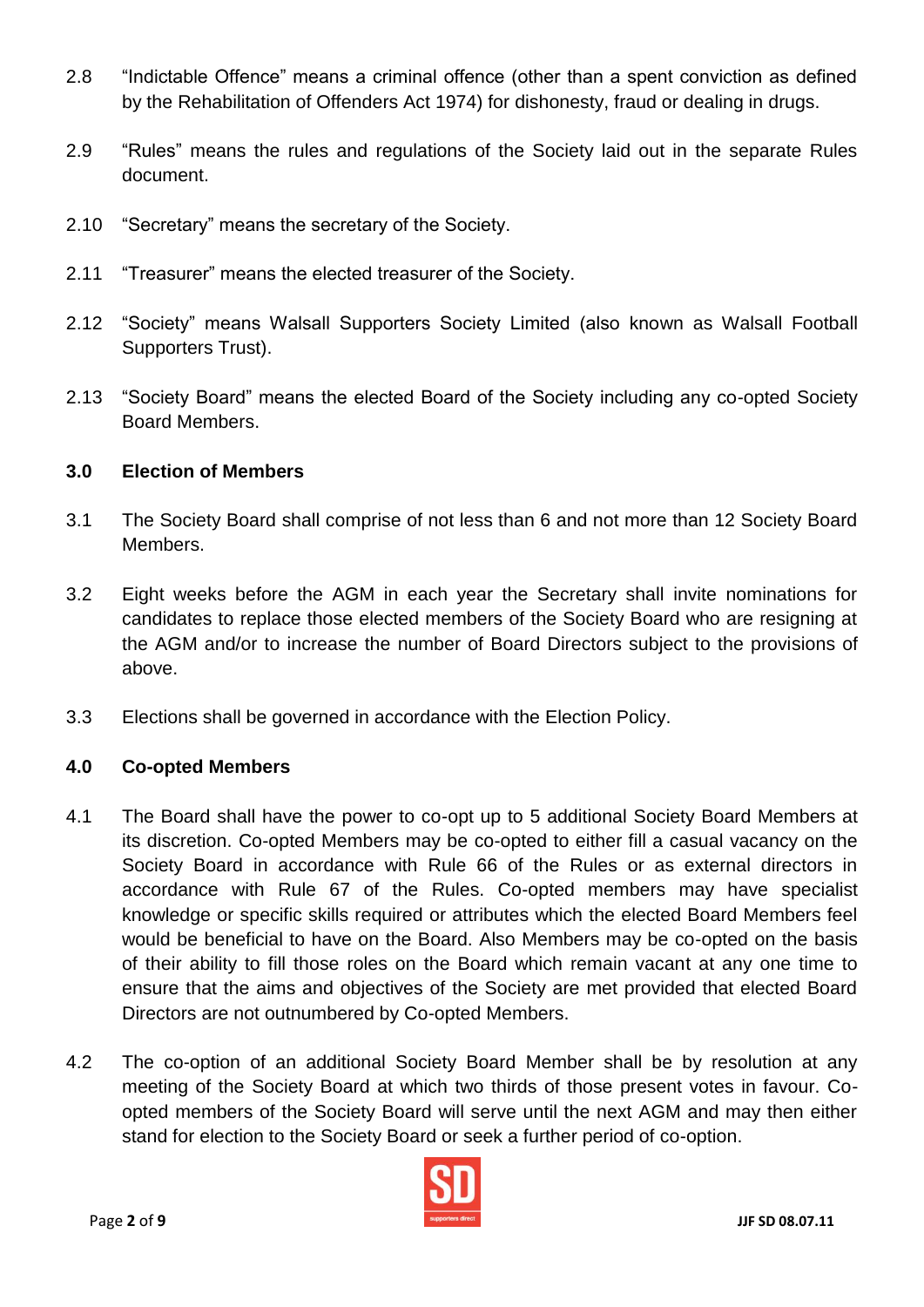4.3 Co-opted Board members may not serve on a disciplinary committee.

# **5.0 Principles of Board Membership**

- 5.1 All members of the Society Board, whether elected or otherwise, must be members of the Society and in exercising their duty must at all times have in mind the aims and objectives of the Society.
- 5.2 With the exception of Co-opted Members co-opted onto the Society Board under Rule 67 of the Rules, all members of the Society Board must abide by decisions of the majority of them and take all such steps as necessary or desirable to give effect to such decisions. Society Board members are expected to adhere to the principles of collective responsibility.
- 5.3 In particular, it shall be considered a disciplinary offence for Society Board member to publicly criticise or to otherwise undermine any decision or policy of the Board.
- 5.4 It is expected that once decisions have been made by the Board, members in disagreement with them accept the decision as the settled view of the Board, with items already determined only being reconsidered in the light of new information or significantly changed circumstances.
- 5.5 The Society Board may by majority vote determine that Society Board members are not bound by collective responsibility in respect of any particular matter in which case the above shall not apply.
- 5.6 Society Board members shall not act in any way calculated to bring the Society into disrepute.
- 5.7 The Society shall maintain in force bank mandates which require that any cheque issued by the Society must bear the signature of two Society Board members.
- 5.8 No person can be a member of the Board:
	- 5.8.1 (with the exception of Co-opted Members, co-opted onto the Society Board under rule 67 of the Rules) who ceases to be a Member of the Society,
	- 5.8.2 who has been a member of the Board for 12 consecutive years,
	- 5.8.3 who is subject to a bankruptcy order or has in place a composition with their creditors,

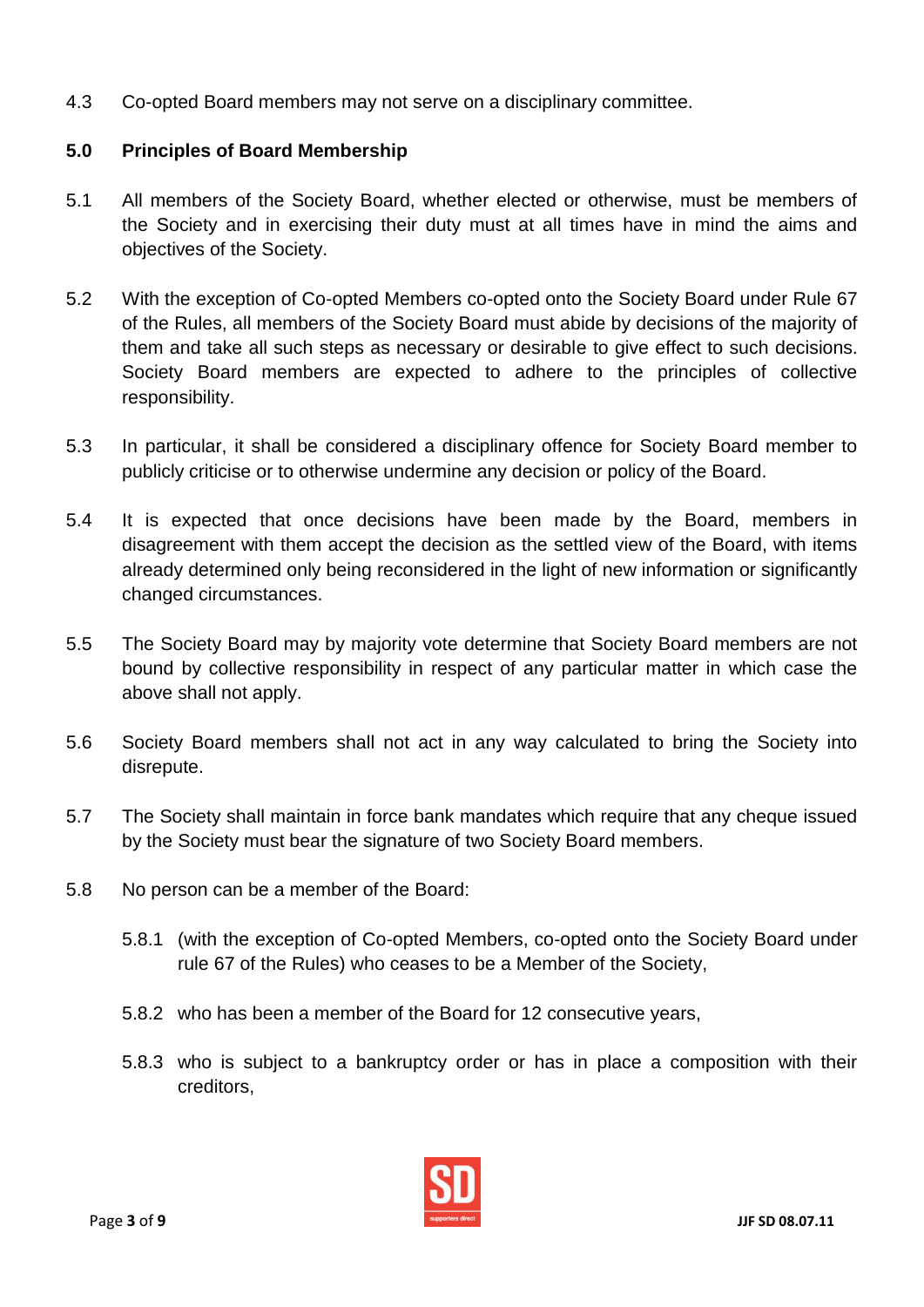- 5.8.4 who is subject to a disqualification order made under the Company Directors Disqualification Act 1986,
- 5.8.5 who fails to abide by any rules for the conduct of elections made by the Board,
- 5.8.6 who is removed from office in accordance with the disciplinary process set out in paragraph 6 below,
- 5.8.7 in relation to whom a registered medical practitioner who is treating them give a written opinion to the Society stating that they have become physically or mentally incapable of acting as a Director and may remain so for more than three months,
- 5.8.8 in relation to whom by reason of their mental health, a court makes an order which holly or partially prevents them from personally exercising any powers or rights which they would otherwise have.
- 5.9 Any member of the Board who:
	- 5.9.1 ceases to comply with the criteria set out in this Board Membership and Conduct Policy; or
	- 5.9.2 (with the exception of Co-opted Members co-opted onto the Society Board under rule 67 of the Rules) ceases to be a Member; or
	- 5.9.3 resigns

is to vacate the office of Board member.

- 5.10 Any member of the Board who:
	- 5.10.1 fails without good cause to attend 3 consecutive Board meetings; or
	- 5.10.2 fails without good cause to participate in Board training

is to vacate the office of Board member if required to do so by a majority of the other Board members.

#### **6.0 Disciplinary Process**

6.1 Where any Board member is deemed by a majority of the Board to have committed a Disciplinary Offence as defined in this document or has otherwise acted in a way which a majority of the Board believe is in contrast to the spirit of this document or the Rules, they shall be at liberty to constitute a Disciplinary Committee ("the Disciplinary Committee") to determine the facts and take such measures as the committee sees fit. If the Board decides to constitute a Disciplinary Committee the Board Member(s) concerned will be

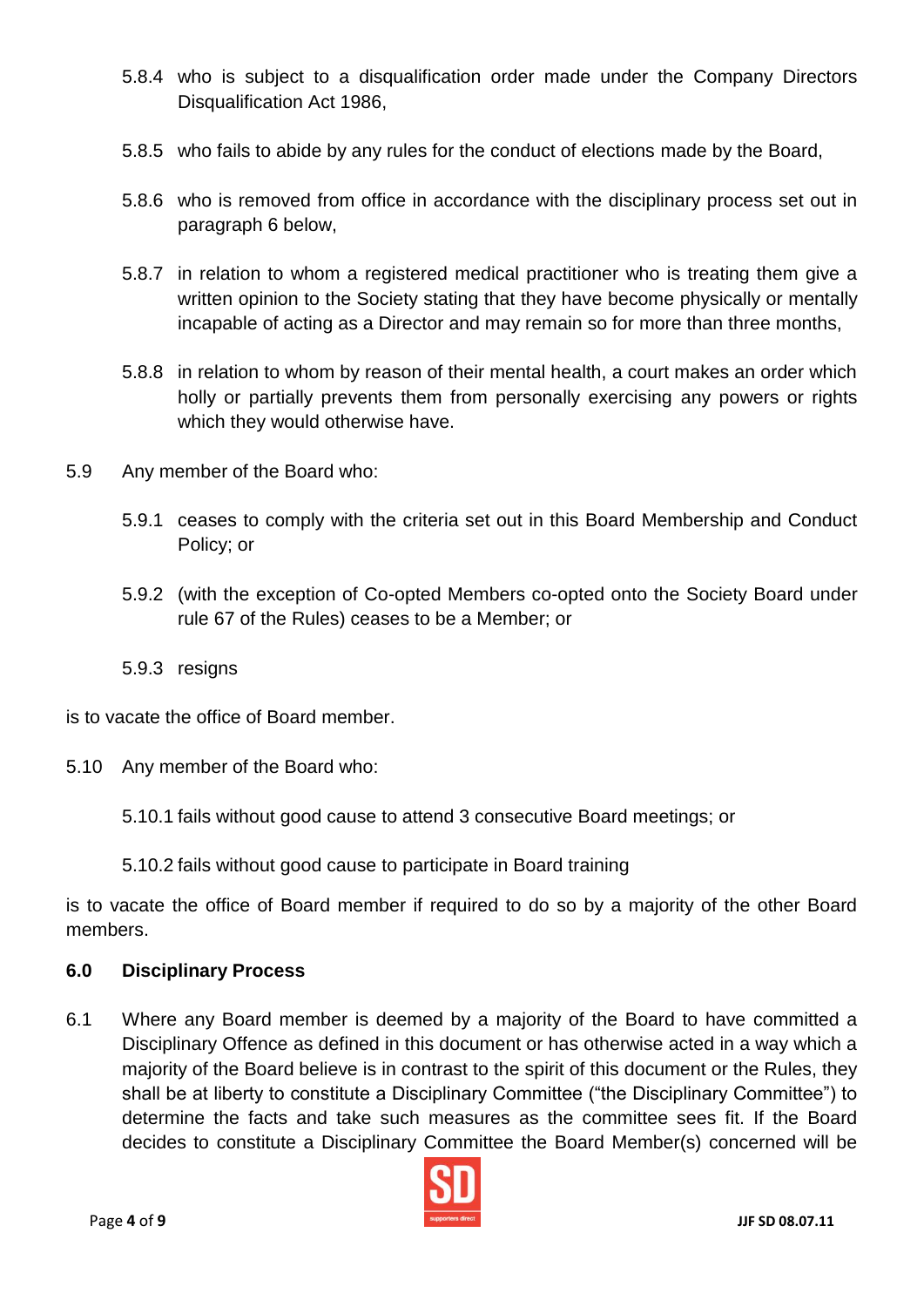suspended until the Disciplinary Committee meets and shall not be entitled to vote nor attend Board meetings for the period of suspension.

- 6.2 The Disciplinary Committee will consist of the then Chair and Vice Chair of the Board unless one or both of them is the subject of the disciplinary action, in which case another member of the Board will be selected by the Board as Chair of the Committee and he/she shall have the casting vote if necessary. In addition up to 3 but no less than 2 other Board members (who shall not be the subject of the disciplinary action) shall sit on the Disciplinary Committee.
- 6.3 Either the Society Board or the members who are the subject of the hearing may request for an independent member to join the Committee. The Independent member will be selected on the basis of mutual agreement, and shall for the avoidance of doubt not be someone who has served with any of the subjects of the hearing on any Board or Committee and shall ideally not be a member of the Society itself.
- 6.4 In the event that it is not possible to agree to the identity of the Independent member, Supporters Direct will select the Independent member.
- 6.5 All incidental expenses for Independent members shall be met by the Society.
- 6.6 The Disciplinary Committee shall meet as soon as I practicable (where possible within 7 days) after the Board meeting which constituted the Disciplinary Committee and shall invite the member concerned to attend or submit his/her version of events and/or mitigating circumstances. The Disciplinary Committee shall act honestly and equitably in assessing the facts of the disciplinary case before it and may impose such sanction as it sees fit, including for example, dismissal; further suspension to allow more facts to be gathered, after which a further meeting of the Disciplinary Committee shall be held; censure or warning. If appropriate the Disciplinary Committee may choose to impose no sanction. If the member concerned fails to either attend or submit his or her version of events and/or mitigating circumstances as envisaged above the Disciplinary Committee can proceed and make such inferences as it sees fit from such non-attendance or nonsubmission.
- 6.7 The Board member subject to the disciplinary hearing may appeal against the decision of the Disciplinary Committee within 7 days of being notified of the decision. The appeal must be made to the Society Secretary who shall contact Supporters Direct who shall appoint an independent organisation such as Co-operatives UK whose decision will be binding on all parties. The appeal will take place as soon as possible after the member concerned has requested it, and no later than 28 days following the date of receipt of the appeal. As the Independent organisation is independent of the Society there will be no further right of appeal by any party.
- 6.8 The final decision will be communicated to members only after the conclusion of the appeal, or when the date for the lodging of an appeal has passed without such appeal

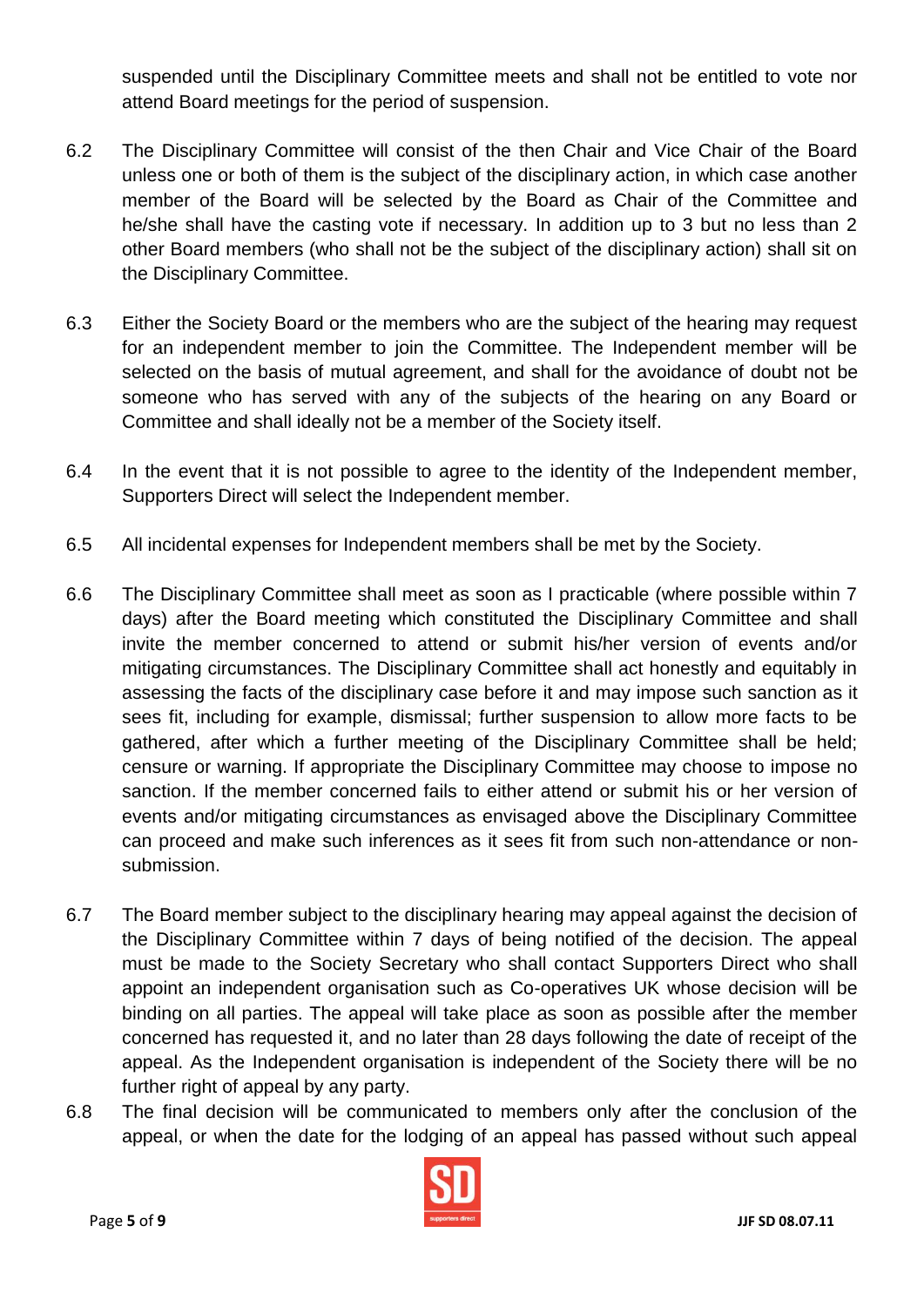being lodged. The Secretary will be responsible for communicating the decision, and no members of the Disciplinary Committee shall make any comment about the proceedings publicly.

# **7.0 Board Procedure**

- 7.1 The newly elected Board (after each AGM and not merely the first AGM) shall meet to select from amongst themselves a Chair, a Vice Chair, a Treasurer and a head for such sub-committees as the Board shall determine from time to time, having due regard to the roles and responsibilities prescribed for each of the positions and the skills and abilities of the members of the newly elected Board. The Society Secretary shall be appointed by the Society Board. As soon as practicable the names and roles of the new Board should be posted on the Society's website and sent out to members.
- 7.2 As per Rule 61 of the Rules, Society Board Members will normally serve for periods of 2 years in accordance with the Board Membership and Conduct Policy after which time they may stand for re-election. Co-opted Society Board members may be re-appointed for a further period of subject to the Rules and this Board Membership and Conduct Policy.
- 7.3 At the second AGM of the Society half of the members of the board first elected by the members (to be chosen by lot) will resign from office. Thereafter, half of the members of the Board elected by the members who have served the longest at the date of the AGM each year will resign. If at any time there are an uneven number of elected directors, the Board shall decide the number of elected directors to resign in accordance with this paragraph, which shall be approximately half of the total number.
- 7.4 Vacancies arising amongst the Society Board Members elected by the members will be dealt with as follows.
	- 7.4.1 If a vacancy caused by retirement or removal is not filled at the general meeting at which they retire or are removed, the vacancy may be filled by the Board.
	- 7.4.2 A vacancy occurring by death or resignation may be filled by the Board.
	- 7.4.3 In each case the member appointed to fill the vacancy is to retire at the next AGM and the Board will make provision for an election to be held. For the avoidance of doubt the retiring member may stand for re-election at the meeting at which they retire.
- 7.5 With the exception of Co-opted Members co-opted onto the Society Board under Rule 67 of the Rules, Society Board Members will not receive any payment for serving on the Society Board other than the payment of expenses incurred in carrying out their duties.

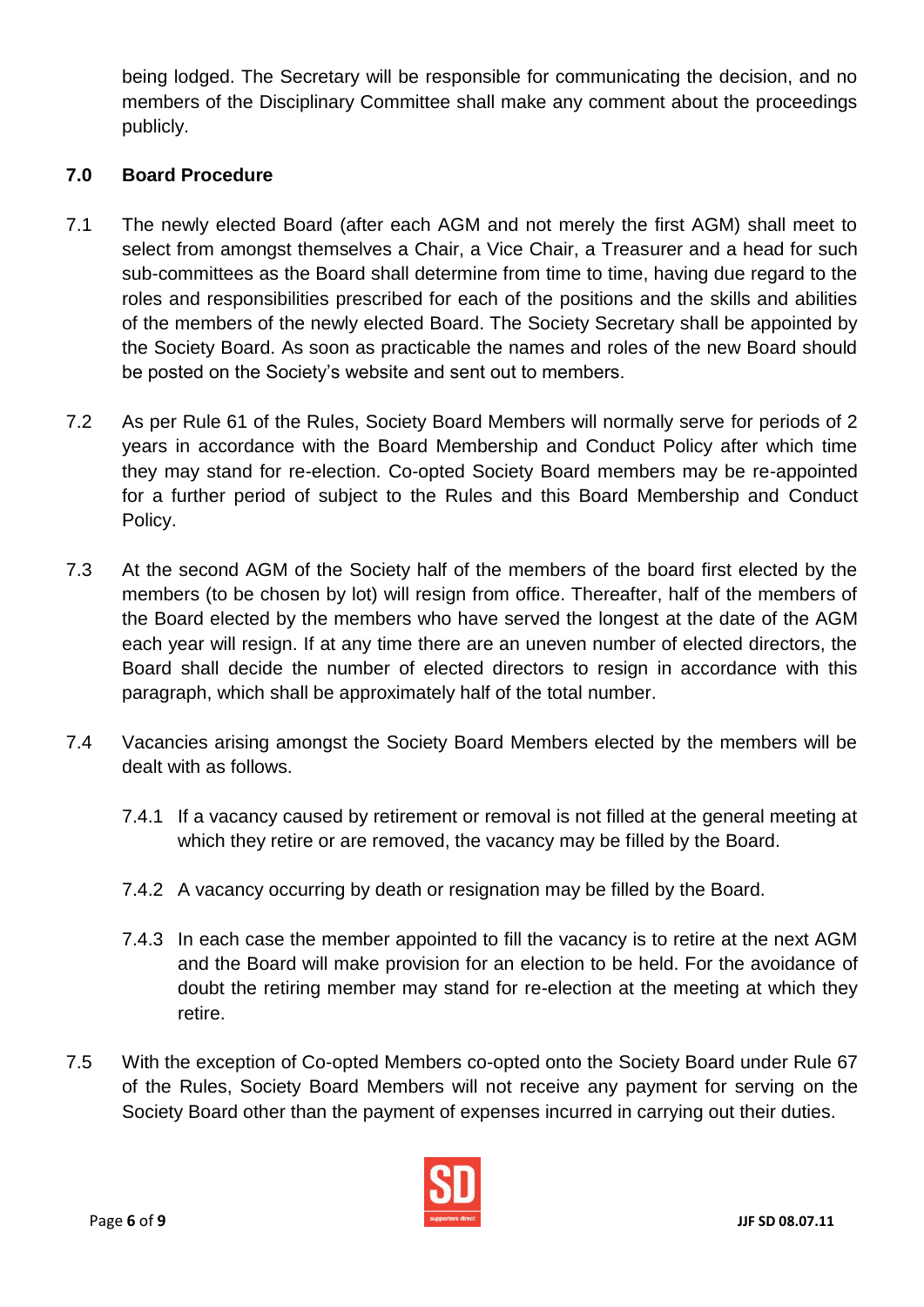- 7.6 All information held by the Society is subject to the Confidentiality principles set out below. Any Board member collecting details of new members must ensure that they forward all the correct information and monies to the Secretary or a nominated person.
- 7.7 Society Board Member(s) must not arrange for or accept any undue or improper favours, match tickets or gifts from members of staff at any Sporting Club for personal gain. A breach of this Rule is a Disciplinary Offence.

# **8.0 Declaration of Interest**

A Director shall declare an interest in any contract or matter in which s/he has a personal, material or financial interest, whether directly or indirectly, and shall not vote in respect of such contract or matter, provided that nothing shall prevent a Member voting in respect of her/his terms and conditions of employment or any associated matter. A breach of this rule will result a disciplinary procedure.

# **9.0 Confidentiality and Collective Responsibility**

- 9.1 Members of the Board acknowledge that discussions at Society Board Meetings are strictly confidential save where expressly stated not to be, and save for official reports of meetings, such as publication of approved minutes. With the exception of those circumstances set out below, all Board members shall keep all discussions or information strictly private and confidential.
- 9.2 The confidentiality provisions shall not apply where a Board member is asked to cooperate with any statutory or regulatory body and should not stifle due and proper debate on issues within the confines of Board meetings or discussions between Board members conducted in confidence.

For the avoidance of doubt the confidentiality provisions above remain in force even after a member is no longer serving on the Society Board. Breach of the confidentiality provisions is a Disciplinary Offence.

- 9.3 Only persons authorised by the Society Board may act as spokespersons for the Society. Society Board Members who are not authorised as spokespersons have a duty to ensure that their public statements (including on electronic media) do not conflict with the policy agreed by the Society Board.
- 9.4 [Where a Society Board Member is also a director or officer of a separate company or corporate entity in which the Society has an interest ("the other company"), that Society Board Member shall be bound by the duty of confidentiality to the Society and to the other company. It shall be the duty of the Society Board to put in place:

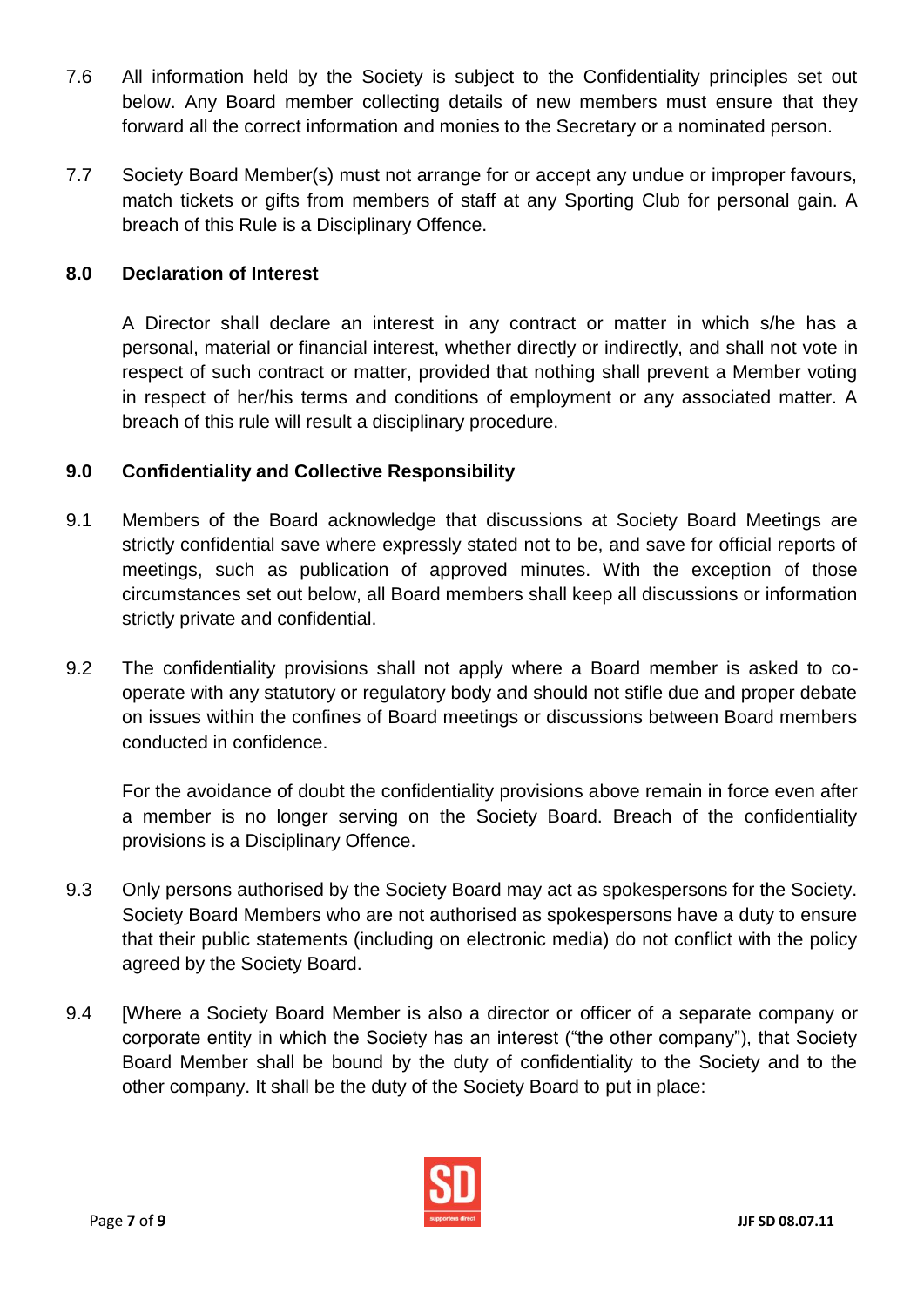- 9.4.1 arrangements for the transmission of information between the Society and the other company; and
- 9.4.2 a statement of the duties of the Society Board Member within those arrangements.]
- 9.5 A person who ceases to be a Society Board Member shall as soon as reasonably possible return to the Society Board all documents and electronic records held by that Society Board Member which have been held in conjunction with that person's duties as a Society Board Member. Should those effects not be returned, the Society is authorised to involve outside agencies to secure their recovery, up to and including considering the failure to return such effects as unlawful possession of the Society's property.

# **10.0 Officers**

The Society Board shall elect from among their own number, a chair, treasurer and such officers as they may from time to time decide. These officers shall have such duties and rights as may be bestowed on them by the Society Board or by statute and any officer appointed may be removed by the Society Board. A serving officer who is not re-elected to the Society Board at the AGM shall nevertheless continue to perform interim duties solely to ensure normal administrative functions are undertaken to maintain the Society's operations until the first Society Board meeting following the AGM when a successor can be appointed. For the avoidance of doubt; they should have no role in any substantive actions and all parties with whom they deal in this period should be advised as to this situation.

#### **11.0 Treasurer**

- 11.1 All money collected by Society Board Members on behalf of the Society must be either forwarded to the Treasurer for entry into the Society's Bank Account or deposited in the Society's Bank Account with the consent of the Treasurer and a receipt provided to the Treasurer as soon as reasonably practicable. There will be no exception to this rule.
- 11.2 The Society may pay any reasonable expenses which Society Board Members properly incur in connection with their attendance at meetings or otherwise in connection with the exercise of their powers and the discharge of their responsibilities in relation to the Society.
- 11.3 The Treasurer has the authority to pay any reasonable expenses to the Society Board Members for phone calls, stationary etc without the consent of a full Society Board, but he/she must inform the Society Board of the amounts paid out. The Treasurer has the authority to authorise spending of up to £500 on any single item in preparation for a fundraising event agreed by the fund-raising sub-committee and up to £250 for other matters but he/she must inform the Society Board of amounts paid out.